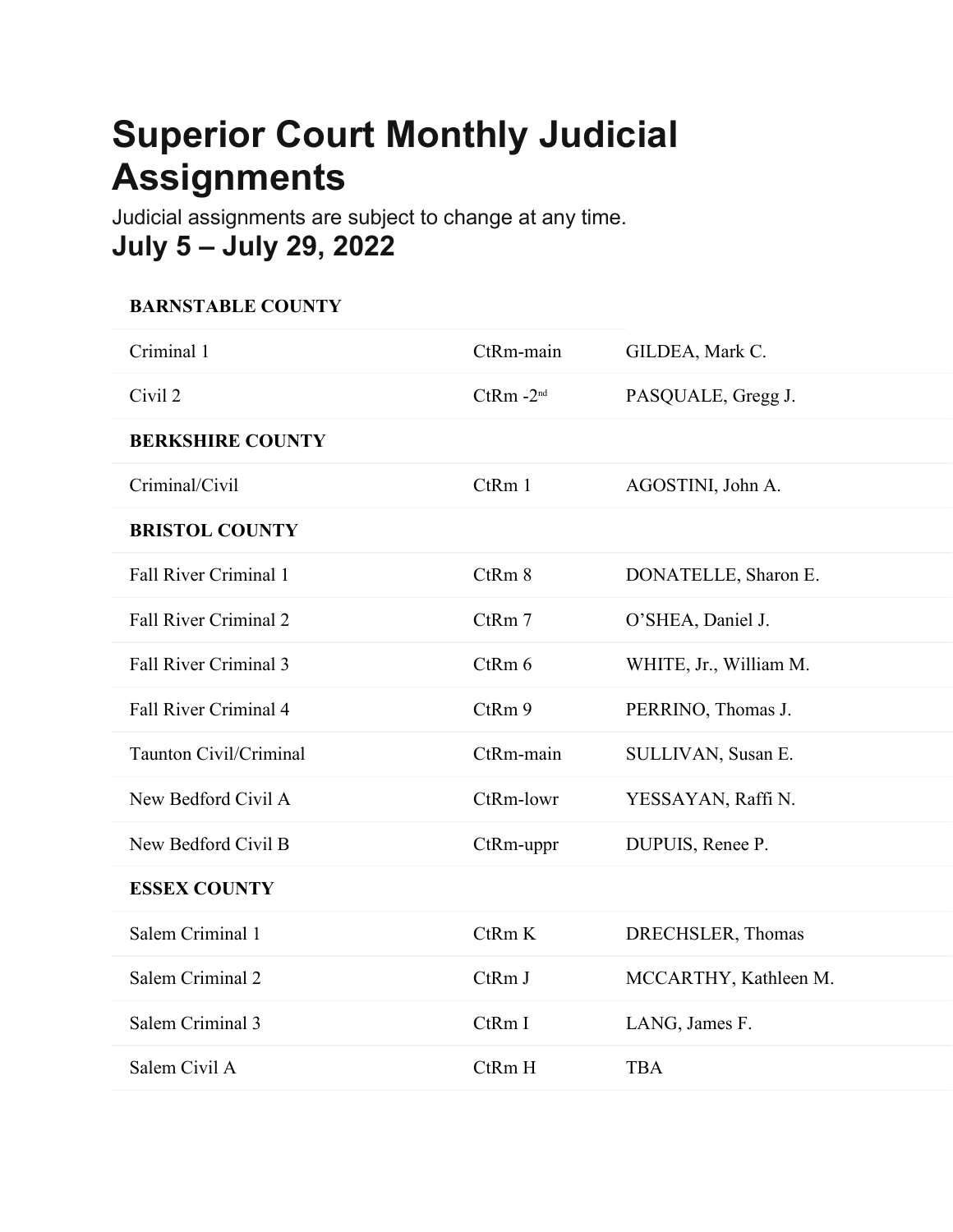| Lawrence Civil C         | CtRm 2          | <b>TBA</b>                |
|--------------------------|-----------------|---------------------------|
| Lawrence Civil D         | CtRm 1          | BARRETT, C. William       |
| Lawrence Criminal        | CtRm 4          | HOWE, Janice W.           |
| Lawrence Civil/Criminal  | CtRm 3          | <b>TBA</b>                |
| Newburyport Civil B      | CtRm 1          | KARP, Jeffrey T.          |
| <b>HAMPDEN COUNTY</b>    |                 |                           |
| Criminal 1               | CtRm 1          | HODGE, David M.           |
| Criminal 2               | CtRm 3          | MULQUEEN, Jane E.         |
| Criminal 3               | CtRm 2          | WILKINS, Douglas H.       |
| Criminal 4               | CtRm 5          | FLANNERY, Francis E.      |
| Criminal 5               | CtRm 8          | MCDONOUGH, Jr., Edward J. |
| Criminal 6               | CtRm 6          | MASON, Mark D.            |
| Civil A                  | CtRm 7          | GOODWIN, Karen L.         |
| Civil B                  | CtRm 4          | CALLAN, Michael K.        |
| <b>HAMPSHIRE COUNTY</b>  |                 |                           |
| Criminal/Civil           | CtRm 1          | CAREY, Richard J.         |
| <b>MIDDLESEX COUNTY</b>  |                 |                           |
| Woburn Criminal 1        | CtRm 440        | PIERCE, Laurence D.       |
| Woburn Criminal 2        | CtRm 530        | CAMPBELL, Cathleen E.     |
|                          |                 |                           |
| <b>Woburn Criminal 3</b> | <b>CtRm 540</b> | SARROUF, Jr., Camille F.  |
| Woburn Crim MTNS 4       | CtRm 630        | DEAKIN, David A.          |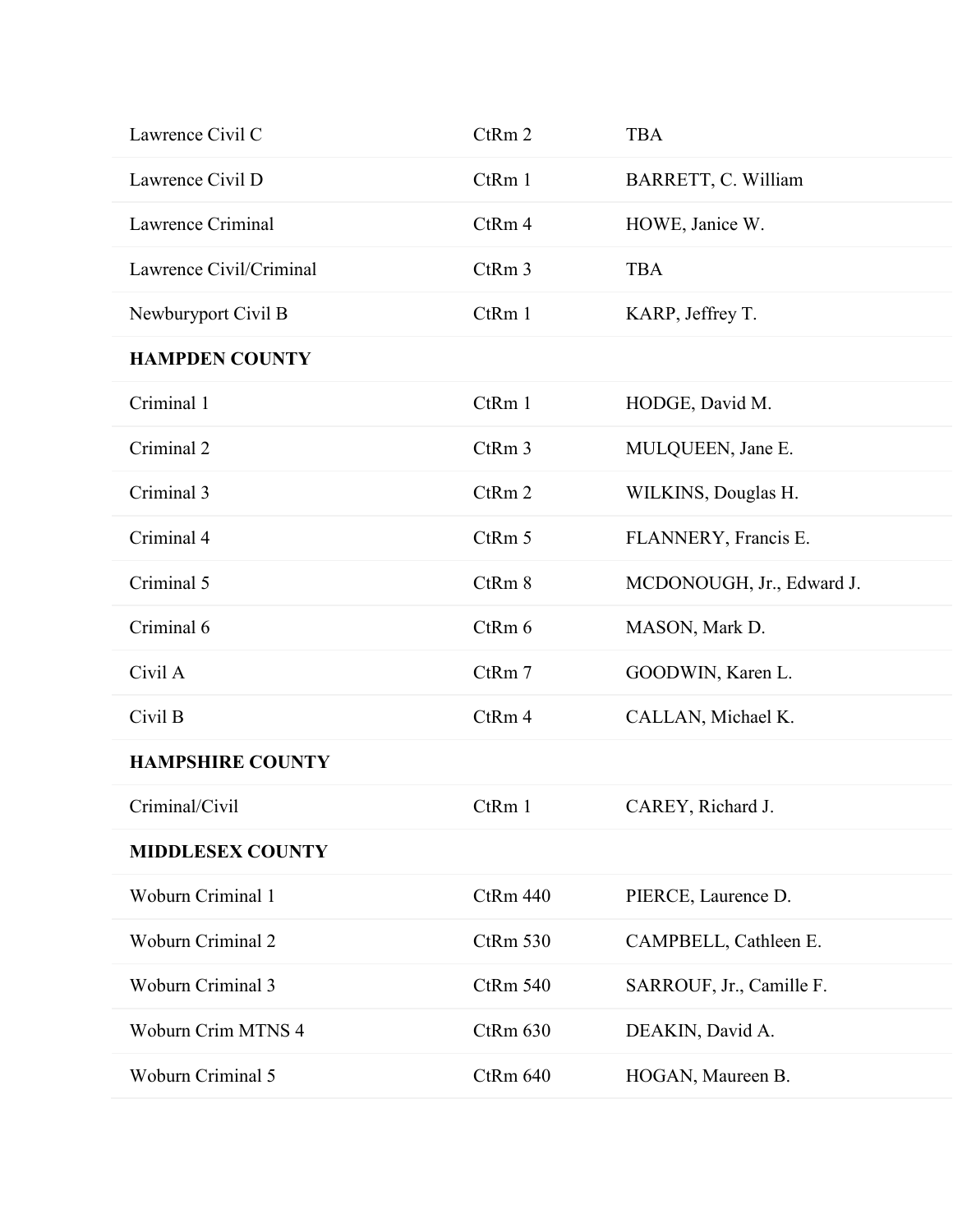| Woburn Criminal 6          | CtRm 430        | <b>BUXTON, Kristen</b>      |
|----------------------------|-----------------|-----------------------------|
| Woburn Civil B             | CtRm 720        | TABIT, Salim R.             |
| Woburn Civil C             | CtRm 740        | ELLIS, Sarah W.             |
| Woburn Civil D             | CtRm 620        | MULLIGAN, Maureen           |
| Woburn Civil H             | <b>CtRm 710</b> | BARRY-SMITH, Christopher K. |
| Woburn Civil J             | <b>CtRm 520</b> | FRISON, Shannon             |
| Lowell CV1                 | CtRm 15         | WALL, Joshua I.             |
| Lowell CV2                 | CtRm 16         | LU, John T.                 |
| Lowell Criminal            | CtRm 17         | SALINGER, Kenneth W.        |
| <b>NORFOLK COUNTY</b>      |                 |                             |
| Criminal 1                 | CtRm-main       | KRUPP, Peter B.             |
| Criminal 2                 | CtRm 25         | CANNONE, Beverly J.         |
| Civil A                    | CtRm 10         | DAVIS, Brian A.             |
| Civil B                    | CtRm 3          | LEIGHTON. Jr, Joseph F.     |
| Civil C                    | CtRm 20         | WILSON, Paul D.             |
| Civil D                    | CtRm 8          | COSGROVE, Robert C.         |
| PLYMOUTH COUNTY            |                 |                             |
| <b>Brockton Criminal 1</b> | CtRm 1          | GLENNY, Brian S.            |
| <b>Brockton Criminal 2</b> | CtRm 3          | GORDON, Robert B.           |
| Plymouth Criminal 3        | CtRm A          | KIRPALANI, Maynard M.       |
|                            |                 |                             |
| Plymouth Criminal 4        | CtRm-main       | FRENIERE, Diane C.          |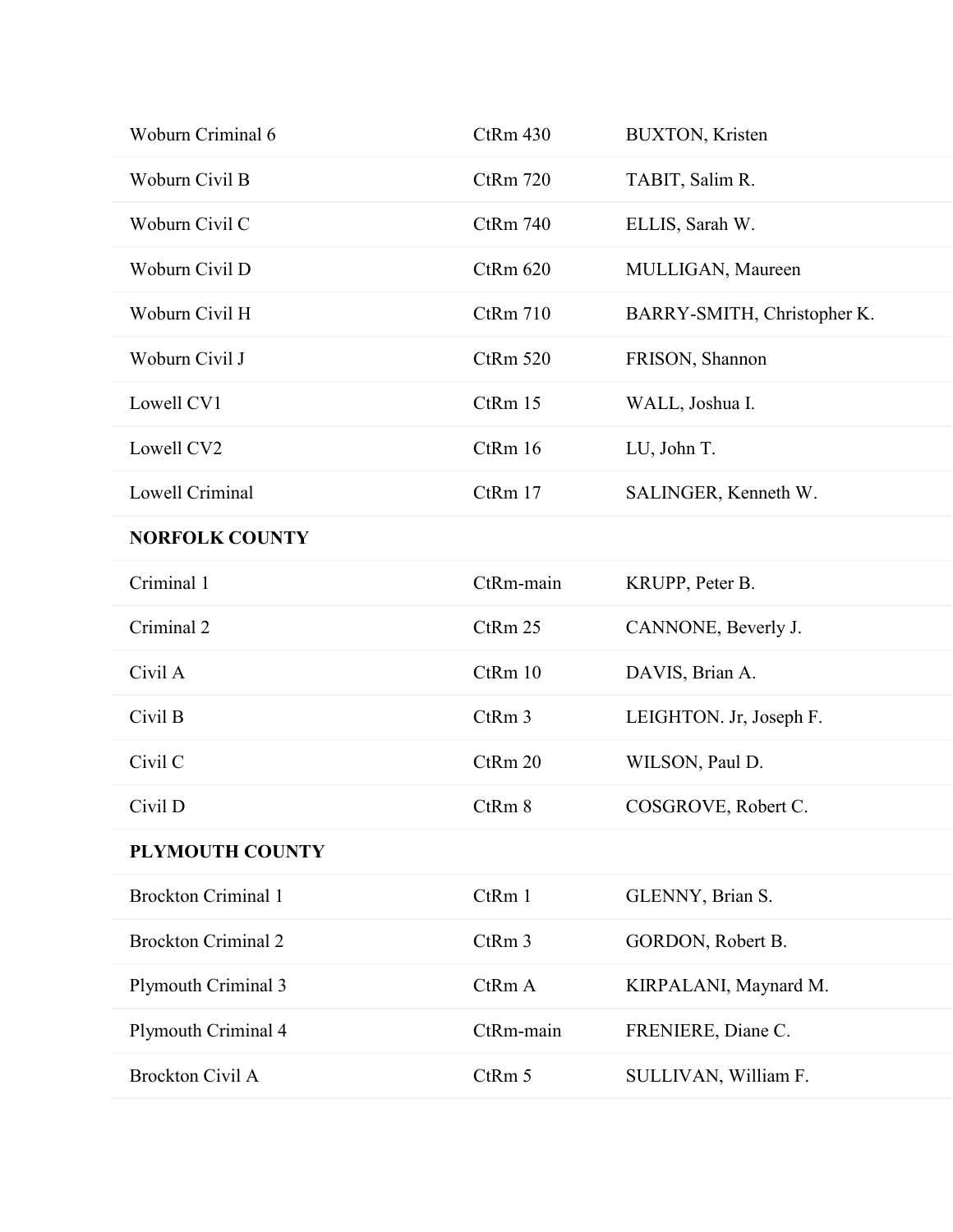| <b>Brockton Civil B</b>               | CtRm 4           | <b>TBA</b>                             |
|---------------------------------------|------------------|----------------------------------------|
| Brockton Civil C                      | CtRm 2           | MCGUIRE, Jr., Thomas F.                |
| <b>SUFFOLK COUNTY</b>                 |                  |                                        |
| Criminal 1                            | CtRm 704         | DOOLIN, Michael P.                     |
| Criminal 2                            | CtRm 806         | SANDERS, Janet L.                      |
| Criminal 3                            | CtRm 808         | BUCKLEY, Elaine M.                     |
| Criminal 4                            | CtRm 815         | AMES, Mary K.                          |
| Criminal 5                            | CtRm 817         | HALLAL, Mark A.                        |
| Criminal 6                            | CtRm 906         | ULLMANN, Robert L.                     |
| Criminal 7                            | CtRm 907         | CAMPO, Jr., Anthony M.                 |
| <b>Unified Session SDP</b>            | CtRm 914         | HAM, Catherine H.                      |
| <b>Criminal Motions</b>               | CtRm 713         | BUDREAU, James H.                      |
| Civil A                               | CtRm 304         | RAYBURN, Katie C.                      |
| Civil B                               | CtRm 306         | ROACH, Christine M.                    |
| Civil C                               | CtRm 313         | SQUIRES-LEE, Debra A.                  |
| Civil D                               | CtRm 314         | CONNOLLY, Rosemary                     |
| Civil E                               | CtRm 916         | PAPPAS, John P.                        |
| Civil F                               | CtRm 1006        | COWIN, Jackie A.                       |
| Civil G                               | <b>CtRm 1008</b> | BELEZOS, Christopher P. (eff. July 25) |
| Civil H                               | CtRm 1015        | HAGGAN, Patrick M.                     |
| <b>Business Litigation Session I</b>  | CtRm 1309        | KAZANJIAN, Helene                      |
| <b>Business Litigation Session II</b> | CtRm 1017        | RICCIUTI, Michael D.                   |